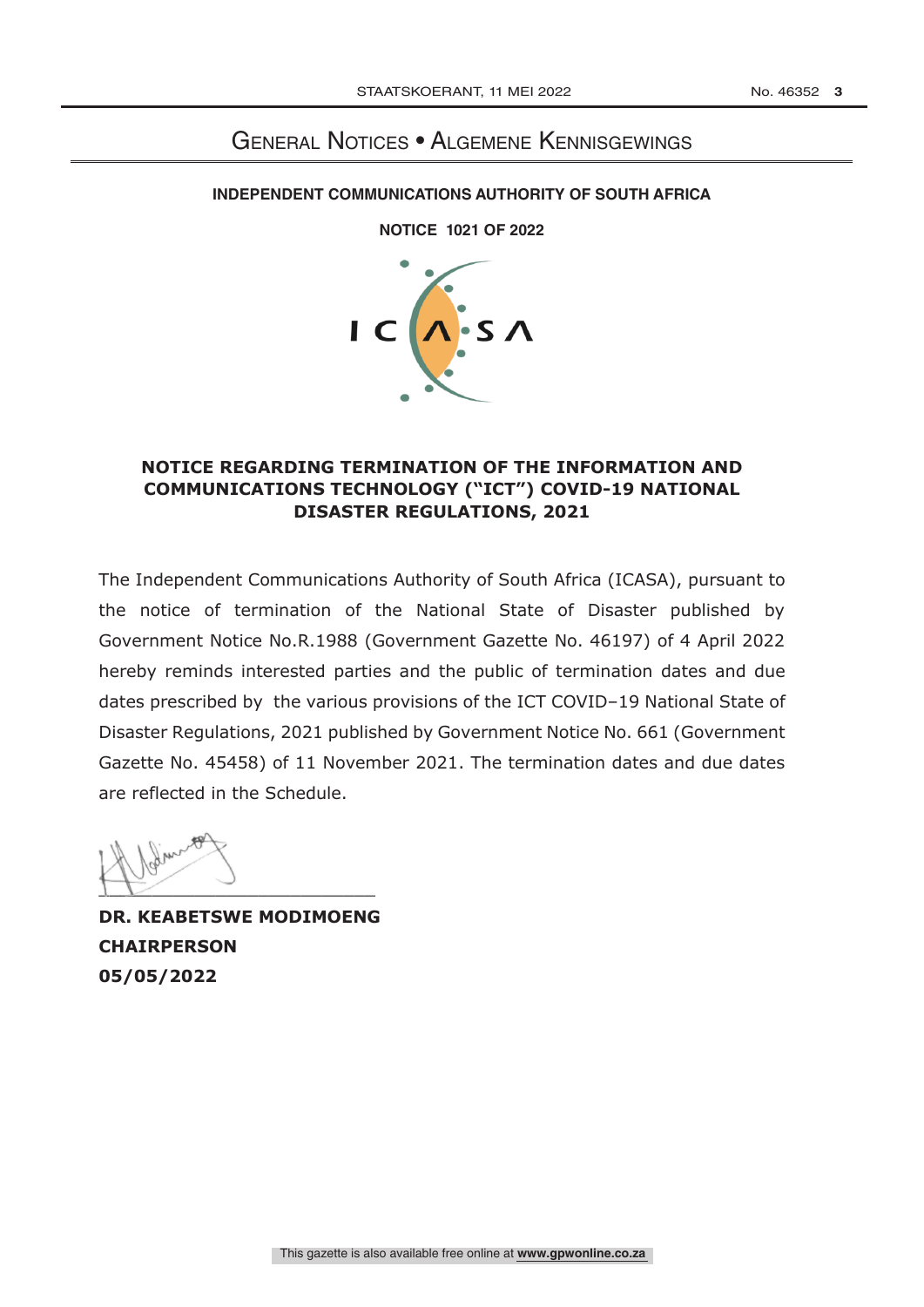٦

## **SCHEDULE**

| <b>Regulation</b>                  | <b>Subject</b>                                                                                                                                                               | <b>Applicable Termination</b><br><b>Date</b><br>and/or Due Date |
|------------------------------------|------------------------------------------------------------------------------------------------------------------------------------------------------------------------------|-----------------------------------------------------------------|
| $4(5)$ & $(6)$                     | Advertising licence conditions<br>& Local television content<br>quotas relaxation                                                                                            | 4 July 2022                                                     |
| $4(7)$ & $(8)$                     | syndication<br>Programme<br>relaxation                                                                                                                                       | 13 April 2022                                                   |
| $4(13)$ & $(14)$                   | Suspension of<br>the<br>submit<br>requirement<br>to<br>hardcopies of applications                                                                                            | 26 April 2022                                                   |
| $4(15)$ & $(16)$                   | Suspension of the 60-day<br>period for ICASA to notify the<br>applicant of the outcome of<br>the pre-registration                                                            | 26 April 2022                                                   |
| 4(19)                              | Duration of a special event<br>community<br>broadcasting<br>service and radio frequency<br>spectrum licence for the<br>purpose of providing COVID-<br>19 related programming | 4 May 2022                                                      |
| 4(20), $(21)$ & Television<br>(22) | Broadcasting  <br>Services to<br>Persons<br>with<br><b>Disabilities</b>                                                                                                      | 7 April 2022                                                    |
| 5(10)                              | Duration of Type Approvals<br>line<br>with<br>made<br>in<br>the<br>Regulations                                                                                               | 4 July 2022                                                     |
| 5(11)                              | Decommissioning<br>of<br>Type<br>Approved<br>equipment<br>operating in the provisional<br>radio frequency spectrum                                                           | 30 September 2022                                               |